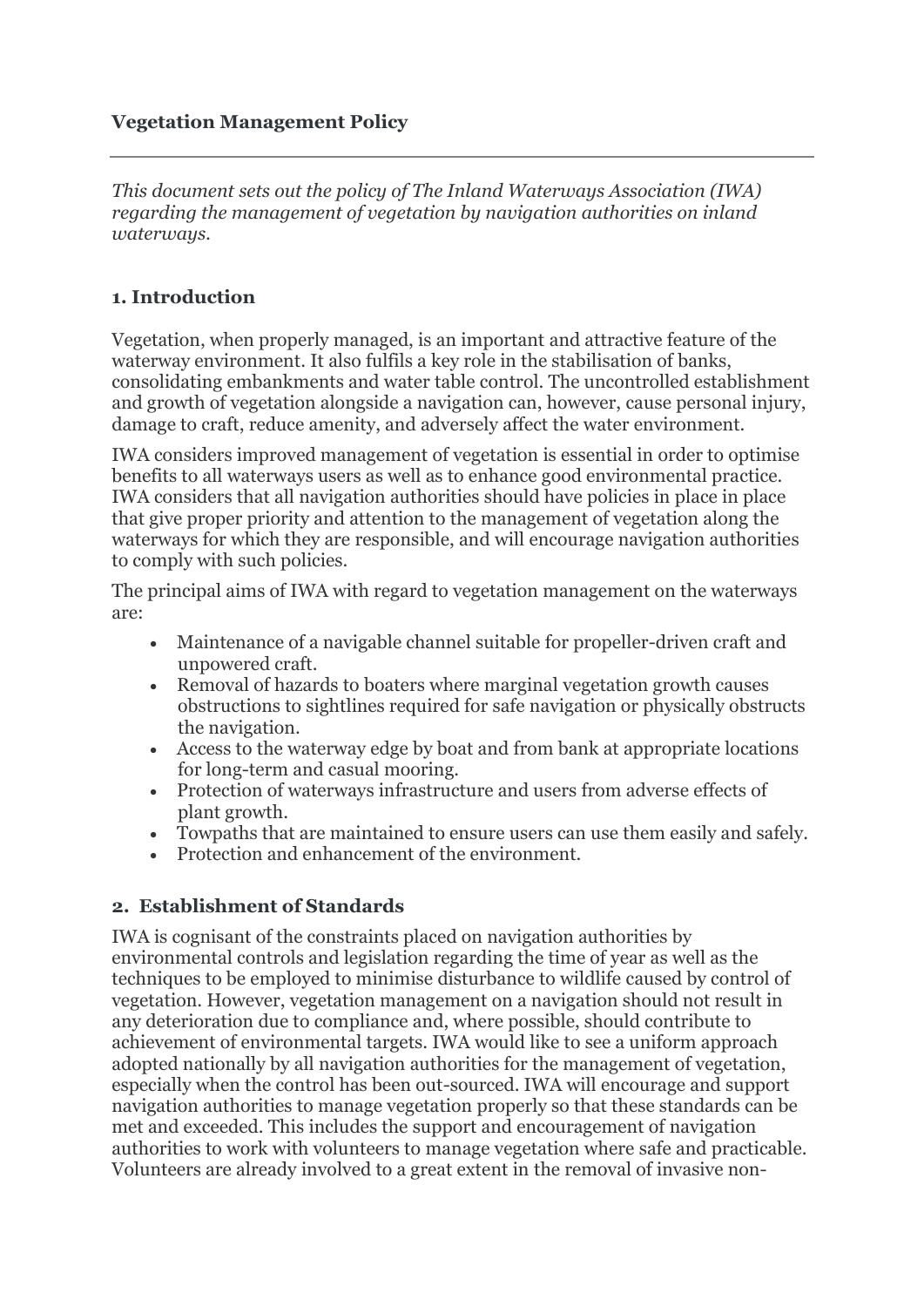native species such as Himalayan Balsam (www.waterways.org.uk/invasivespecies), the cutting back of vegetation encroaching onto towpaths, the removal of saplings growing out of the bank between the canal and the towpath, and occasionally, and with the right equipment and training, the tackling of offside vegetation. Although volunteers are already involved in this work across the waterways, there is potential to involve them further and IWA would support navigation authorities in achieving this.

# **3. Vegetation Management Standards**

It is considered that periodic audits (at least annually) should be carried out of vegetation along navigations to identify where work is required to implement a plan to achieve and maintain the satisfactory standards which are shown below:

## **3.1 Towpaths**

- $\bullet$  Minimum width 1 metre, close mown, cut to 5 cm  $(2)$  twice per year.
- In rural areas with grassed paths a soft vegetative strip should be left to the canal edge. To encourage the growth of more diverse and less vigorous wild plants, the vegetative strip should be treated like a meadow, being cut to about 5 cm (2") twice a year. The walking surface should be higher than the vegetative strip to prevent ponding.
- Overhead clearance of 2.5 metres from hedges or specimen trees for the full width of the towpath.
- Historic boundary hedges should not be removed.
- Hedges between the towpath and adjacent land should, ideally, be laid and new plantings inserted into depleted sections. Saplings of suitable tree species growing in the hedge should be protected and allowed to reach maturity where appropriate.
- Arisings from hedges and trees to be chipped on site or where necessary removed or burned. Burning must be as far away from hedges as possible and not under trees. Care should be taken not to smother existing vegetation when depositing shredded debris. Consideration should be given, where there are open areas near the site, to establish habitat piles or composting heaps for the benefit of small mammals, birds and insects.
- All saplings, trees and shrubs growing between the towpath and the water's edge should be removed at least once a year to avoid them becoming safety hazards, damaging banks and becoming progressively more difficult to remove.
- Where the towpath is a public right of way throughout its length it must be available for safe public use, including disabled access and including while works are being carried out.
- Where hedges are not being allowed to grow for the purposes of hedgelaying, and excluding specimen or single trees, towpath boundary hedges should be regularly cut so that views are not obscured.

## **3.2 Permanent Moorings**

 Management of vegetation at permanent or long-term mooring sites should ensure that safe access to boats is maintained and that vegetation does not interfere with mooring a boat or the safe use of any designated mooring site.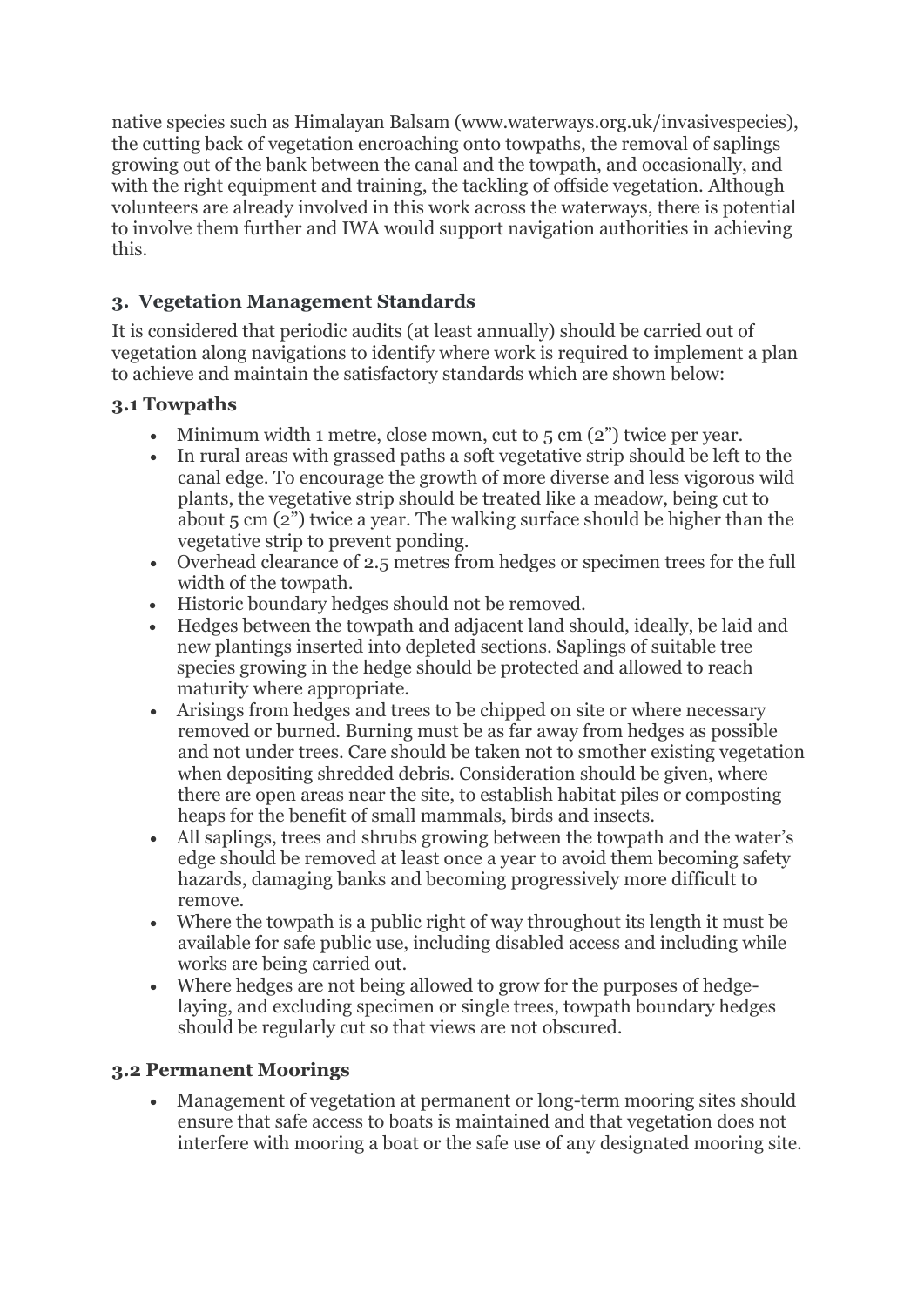# **3.3 Lock and Bridge Landings/Offside Lock and Bridge Landings**

Management of vegetation at boat landings providing access to locks, bridges and other facilities or used for launching and recovery of canoes should ensure as a minimum:

- Safe use of boat landings, locks, bridges and canoe access points
- Protect structures from damage
- Maintain good biodiversity.

This should be achieved by:

- Short mowing a 2 metre wide path along the edge of the landing
- Short mowing a 2 metre wide path to each landing or canoe access
- Short mowing of lock surrounds alongside each lock to a distance of 2 metres beyond the beams of the open lock gates
- Maintenance of adequately deep water, cleared of emergent or submerged plant growth along the length of the landing
- Encouragement of suitable native marginal emergent plant species, as well as taller herbaceous species on the bank on each side of the landings and canoe access points, to direct boat users to the proper facility
- Regular clearance of herbaceous and woody plant growth from lock and bridge walls, lock gates and adjacent locations where roots could cause structural damage.

## **4. In-channel vegetation**

It is appreciated that aquatic vegetation provides valuable structural habitat for fish, invertebrate animals and other plants but excessive growth of emergent species can restrict the width of the navigation channel. Submerged and floating species can foul boat propellers if present in the main navigation channel. Excessive growth of filamentous algae such as blanket weed (*Cladophora spp.*) or invasive species such as floating pennywort (*Hydrocotyle ranunculoides*) can cause problems for navigation as well as oxygen depletion in the water.

Uncontrolled in-channel vegetation can adversely affect navigation, diversity, and flood risk management and IWA will encourage and support navigation authorities in controlling and removing these plants.

#### **5. Trees**

- There should be no trees between the towpath surface and water's edge.
- There should be no trees within 2 metres of a structure such as a lock, building etc.
- Trees intruding on operating space such as landings etc should be removed within 1 year of noting.
- Trees at significant risk of falling across the towpath or navigation channel should be removed.
- Trees should not be allowed to cause obstructions to sightlines required for safe navigation.
- Minimum clearance over the towpath should be 2.5 metres.